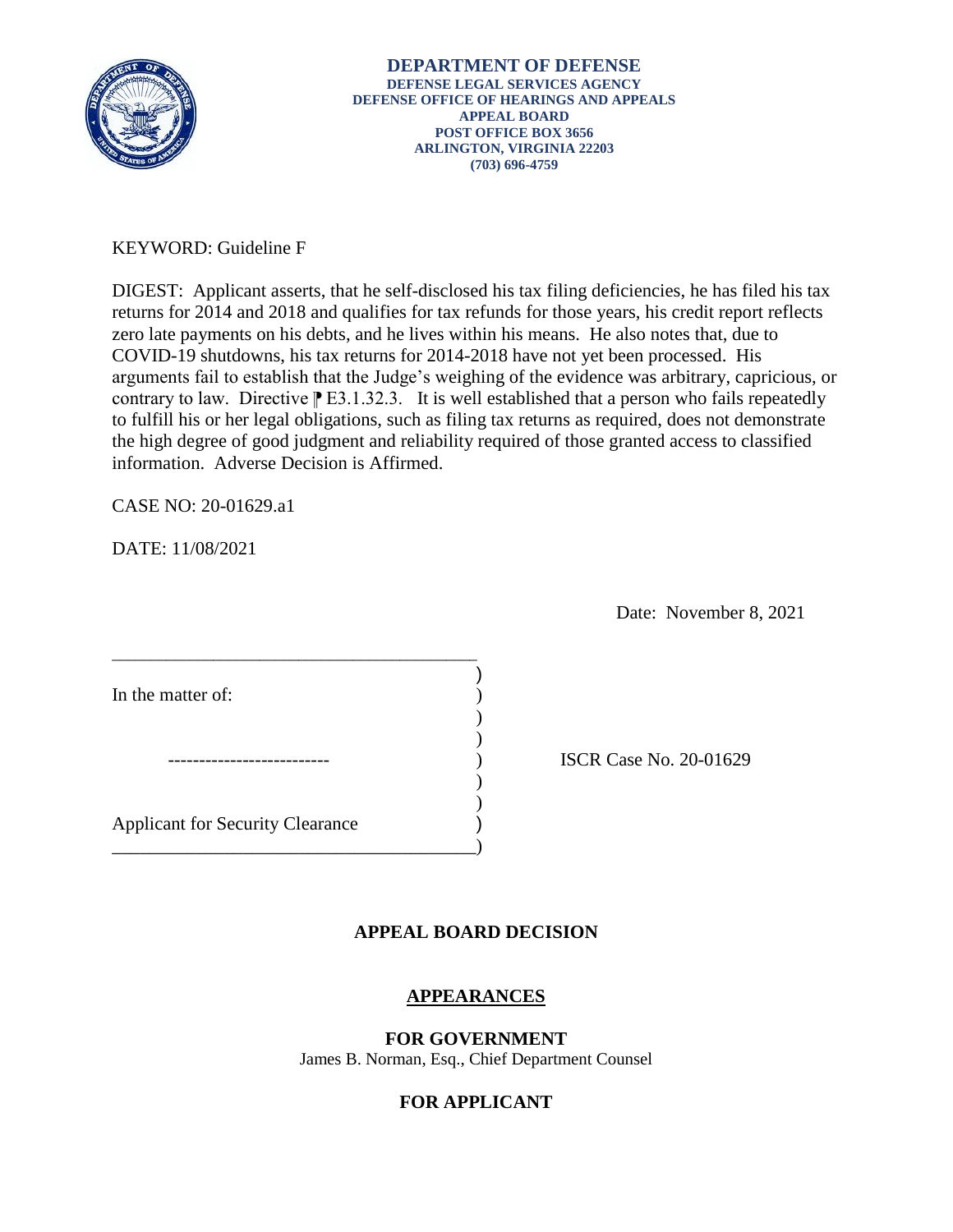#### *Pro se*

 The Department of Defense (DoD) declined to grant Applicant a security clearance. On October 7, 2020, DoD issued a statement of reasons (SOR) advising Applicant of the basis for that decision―security concerns raised under Guideline F (Financial Considerations) of DoD Directive 5220.6 (January 2, 1992, as amended) (Directive). Applicant requested a hearing. On August 18, 2021, after the hearing, Defense Office of Hearings and Appeals (DOHA) Administrative Judge LeRoy F. Foreman denied Applicant's request for a security clearance. Applicant appealed pursuant to Directive ¶¶ E3.1.28 and E3.1.30.

Applicant raised the following issues on appeal: whether the decision was arbitrary, capricious, or contrary to law. Consistent with the following, we affirm.

### **The Judge's Findings of Fact and Analysis**

 Applicant is in his forties. He has been working for defense contractors for over 20 years and has held a security clearance during that employment. He is divorced with no children. The SOR alleged that Applicant failed to file, as required, his Federal and state income tax returns for 2009-2011 and 2015-2018. In responding to the SOR, Applicant admitted the tax filing deficiencies for 2015-2018 and denied the earlier ones.

 In a 2012 security clearance application (SCA), Applicant disclosed that he had not filed his Federal and state tax returns for 2009-2011. During a background interview, he attributed that 3 at 4. In a 2019 SCA, he disclosed that he had not filed his Federal and state income taxes for 2015-2017. During a background interview, he indicated he "is bad at filing his taxes on time" and "does not have the motivation to complete the paperwork in time." Decision at 2, quoting from GE 3 at 2. At the hearing, Applicant noted that his more recent tax filing deficiencies began when he separated from his wife, he dreaded doing taxes, and the pending hearing motivated him to file his returns. He claimed that, in 2014, a tax professional prepared his Federal and state income tax returns for 2009-2011but provided no documentary evidence to show they were filed. As of October 19, 2020, his IRS tax transcripts reflect that he had not filed his Federal income tax failure to "not getting around to doing it." Decision at 2, quoting from Government Exhibit (GE) returns for 2016-2018.

 In May 2021, Applicant completed his Federal and state income tax returns for 2014-2019. He was entitled to Federal tax refunds for each of those years. He did not provide documentation Guideline F mitigating conditions were fully established. "Failure to file tax returns suggests an applicant has a problem with complying with well-established rules and systems." Decision at 6. tax returns in a timely manner. The Judge indicated that, even if Applicant had filed his tax returns showing those returns were filed. A credit report reflects all of his debts are current. None of the Applicant did not mitigate the security concerns arising from his failure to file his Federal and state for 2015-2018, such action would not have change his decision.

#### **Discussion**